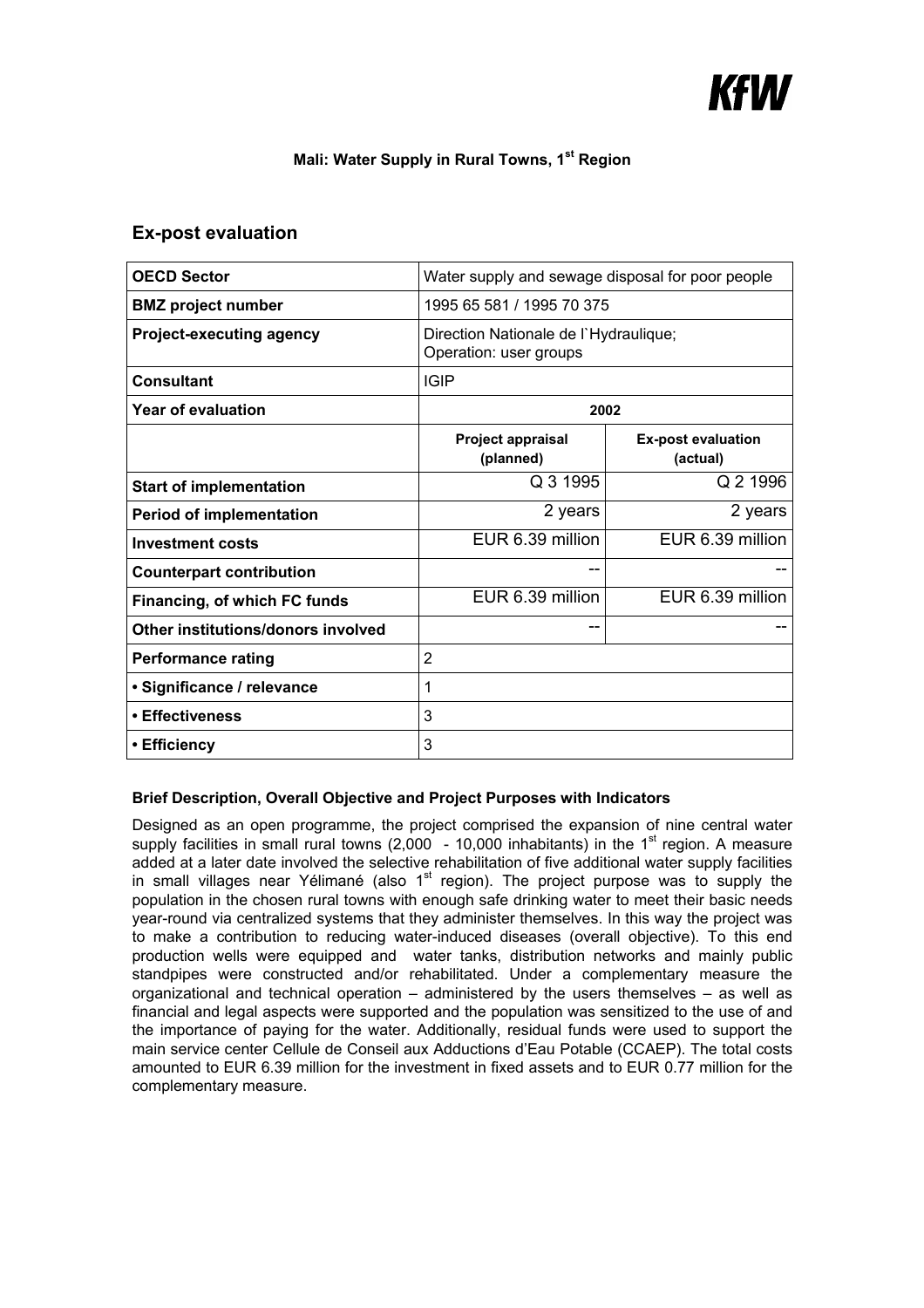This project is part of a comprehensive FC commitment in the priority sector water with which German FC greatly contributed to the establishment of structures via its promotion of an innovative, decentralized operator concept for provincial areas.

## **Project conception / Major Deviations from the original Project Planning and their main Causes**

No major deviations. Residual funds were used to carry out selective rehabilitation work and comprehensive complementary measures in five additional towns.

#### **Key Results of the Impact Analysis and Performance Rating**

Based on the indicators agreed during the project appraisal, the rate of achievement of the objectives for the project is as follows:

- The aspired average consumption of at least 10  $\ell$  in small towns (2,000 5,000 inhabitants) and at least 15 l/cd in larger towns (5,000 – 10,000 inhabitants) was achieved in five of the new towns and in all five of the additional towns. In three towns the respective values failed to be reached by a large margin.
- Due to a lack of corresponding laboratory tests, the indicator of water quality could not be verified pursuant to WHO standards; however, thus far there have not been any indications of problems with quality.
- With the exception of one town the aim of resolving interruptions in operation within 72 hours has been reached at all centers.
- Five of the new towns and three of the five additional towns have payment arrears of less than three months' revenues. Seven of the nine towns and all five additional centers have attained a tariff level that enables coverage of the operating costs and the investments in spare parts with a service life of up to 10 years.

Measured by these indicators the project purpose can be considered as having been achieved overall despite the limitations described. The fluctuation margin between the individual centers is considerable: Four towns enjoy good or satisfactory operation, two have certain difficulties, sustainability is doubtful in two other towns and in one town the project was a complete failure. Taking into account the fact that, in the five additional towns, the programme focused mainly on reinforcing the operator organization by way of the complementary measure and that it comprised only selective rehabilitation measures, the operating results in these towns also varied substantially.

Owing to its considerable improvement in drinking water supply in both quantitative and qualitative terms, the FC programme was able to contribute to a noticeable decrease in waterinduced diseases. Even if no comparative data from before and after the project is available, the estimates of the health care centers and of the population confirm this hypothesis. One limitation that should be mentioned, however, is that the positive repercussions for the population's health arise primarily in areas where the per-capita consumption exceeds the aspired targets; accordingly, towns that do not attain these targets benefit less from the positive health effects.

From a sectoral perspective two key impacts should be emphasized: first, the main service center and the related operating and maintenance concept changed from being a project approach to forming part of a sector strategy applied nation-wide. Second, a tariff scheme has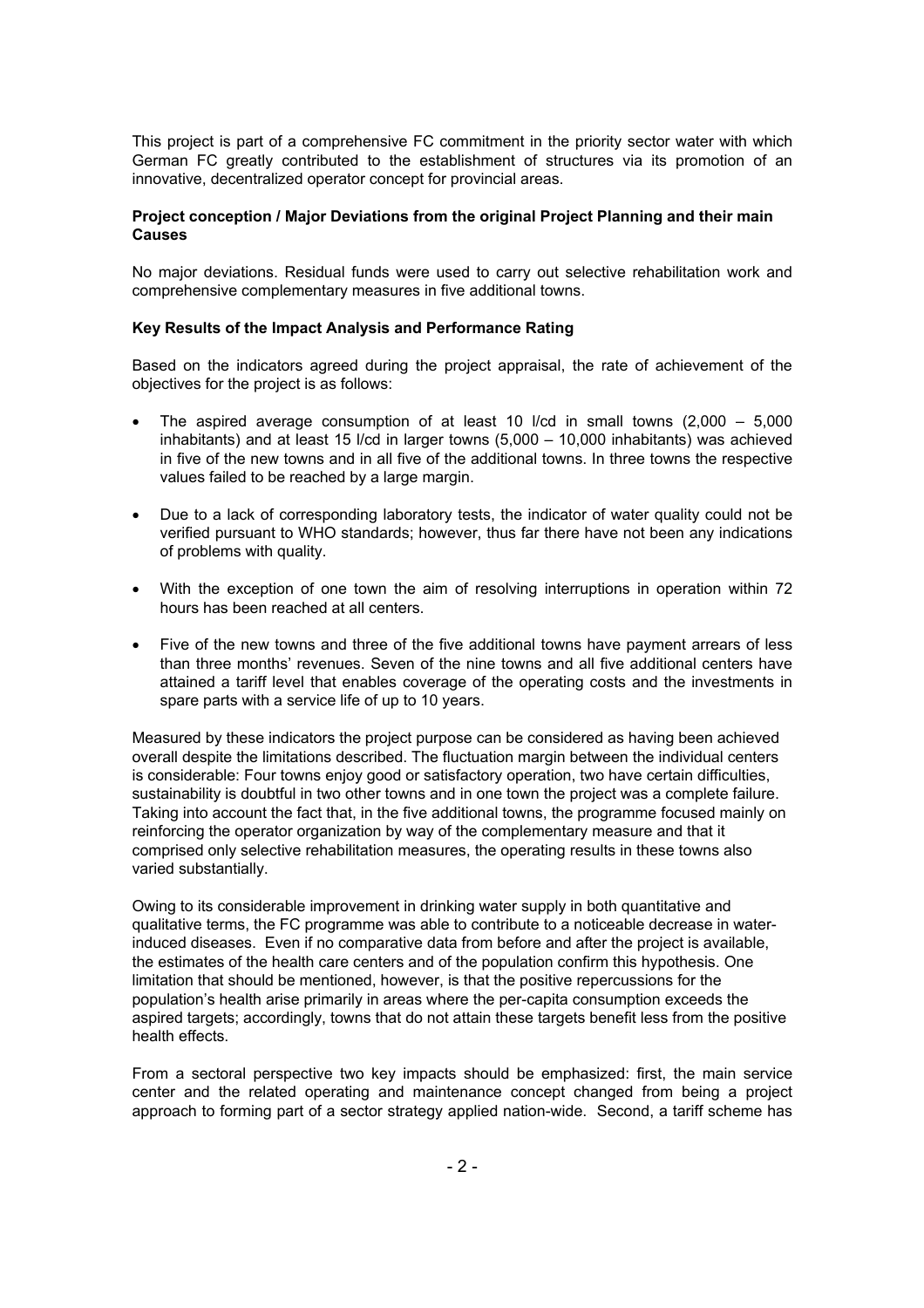prevailed which principally requires a functioning collection system in order to ensure that much more than just the running expenses are covered.

The classification of the project into the DAC categories – SHA, PD/GG 1, URO, G1 – was confirmed in the ex-post evaluation.

Summarized Justification of the Performance Rating

As regards the sustainable achievement of the objectives, we identify the following average risks:

- *Non-sustainable operation of the main service center*: The conflict between additional needed support for the water committees, an increase in the tariffs – which thus far did not cover costs – and the limited ability to render payment on the part of smaller centers in particular could be shown to be incapable of being resolved.
- *Insufficient productivity of the water user committees and the operating personnel*: Acceptance of the necessity of ongoing repairs and preventive maintenance has neither penetrated the committees nor has it caught on with the technicians. Above all the commercial side lacks a systematic tariff collection scheme.
- *Intervention by the community administrations*: Political considerations by the mayors or the community councils could lead to disregard of the contractually guaranteed independence of the user committees and especially to access to the savings.
- *Limited access for extremely poor population groups*: The resolution of the conflict between cost-covering tariffs and tariffs that are actually paid, willingness of families that are not as poor to accept cross-subsidies, limited ability of extremely poor families to pay the tariffs and the availability of alternative sources are not expected to pose any problems in the future, either.
- *High outstanding accounts*: Three factors explain the collection risk: the poor payment habits of the public sector, the limited ability of poor families – who frequently depend on money transfers from emigrants - to render payment and also the efforts by the committees, which thus far have only been partially successful.
- *Loss of value and misappropriation of the savings*: Due to a lack of corresponding investment opportunities, the savings are not protected adequately against inflation and especially not against a possible devaluation of the FCFA. The higher the savings balance, the stronger the inclination to use the funds for purposes other than reinvestments.
- *Declining money transfers from emigrants*: Finally, the extent to which the region will be able to build up its own economic basis in the long term which determines, among other things, the ability to pay for services such as water supply cannot be predicted.

Taking these remaining sustainability risks into consideration, we arrive at the following summarized estimate:

- Overall the indicators show that the project purpose has been achieved, although the fluctuation margin between the individual towns is very wide. Thus, the project's effectiveness is adequate (partial evaluation: rating 3).
- Due above all to the successful co-designing and further development of sector policy, we assign the project high relevance and significance (partial evaluation: rating 1).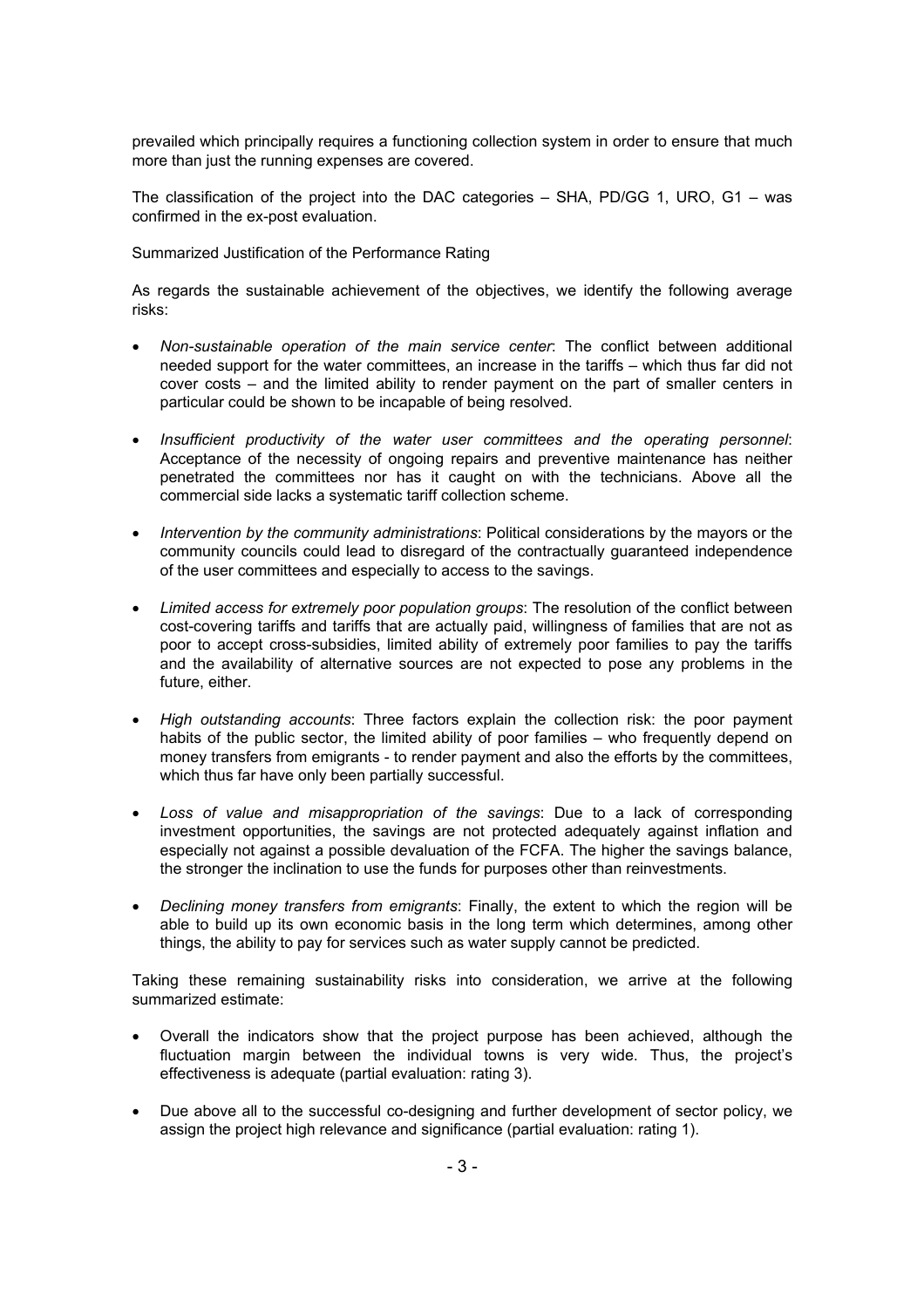The dynamic production costs considerably exceed the estimates during the project appraisal and also exceed the users' ability to pay, even in the long term. However, coverage of the running expenses seems realistic. Additionally, some towns are able to partially finance their write-offs via tariff revenues, as stipulated by sector policy. Overall the project's efficiency is adequate (partial evaluation: rating 3).

Against this backdrop we assign the project overall a satisfactory degree of developmental effectiveness (rating 2).

#### **General Conclusions applicable to all Projects**

The transfer of the responsibility for operation to the water committees is a promising approach, especially in areas where a high degree of social cohesion has grown within the population and such social control is possible. Inversely, contradictory particular interests of families or ethnic and/or social groups inhibit the effectiveness of the approach. Factors that complicate the matter include high mobility of the population and  $-$  from a certain limit  $-$  a population figure that is too high (in this project: approx. 10,000). A key challenge for the water committees is the collection of agreed tariffs, the safekeeping of the collected funds such that they do not lose their value and also provisions for unforeseen repairs and investments in spare parts.

Qualified know-how can be bundled and provided to the water user committees via a main service center, giving them access to knowledge that they would not have been able to obtain otherwise. Prerequisites for the success of this approach are a service offer adjusted to the need for consulting services, the limitation of the conflict between consulting and controlling tasks of the service center and a financing structure that is feasible for both sides.

The WHO standards should only be used to measure water quality if there is a legitimate chance that corresponding, regular measurements are actually being conducted during operation.

## **Legend**

|                                        | Developmentally successful: Ratings 1 to 3                          |  |
|----------------------------------------|---------------------------------------------------------------------|--|
| rating 1                               | Very high or high degree of developmental effectiveness             |  |
| rating 2                               | Satisfactory degree of developmental effectiveness                  |  |
| rating 3                               | Overall sufficient degree of developmental effectiveness            |  |
| Developmental failures: Ratings 4 to 6 |                                                                     |  |
| rating 4                               | Overall, no longer sufficient degree of developmental effectiveness |  |
| rating 5                               | Clearly insufficient degree of developmental effectiveness          |  |
| rating 6                               | The project is a total failure                                      |  |

Criteria for the Evaluation of Project Success

The evaluation of a project's "developmental effectiveness" and its classification into one of the various levels of success described in more detail below during the final evaluation concentrate on the following fundamental questions:

- Are the **project objectives** reached to a sufficient degree (aspect of project **effectiveness**)?
- Does the project generate sufficient **significant developmental effects** (project **relevance** and **significance** measured by the achievement of the overall development-policy objective defined